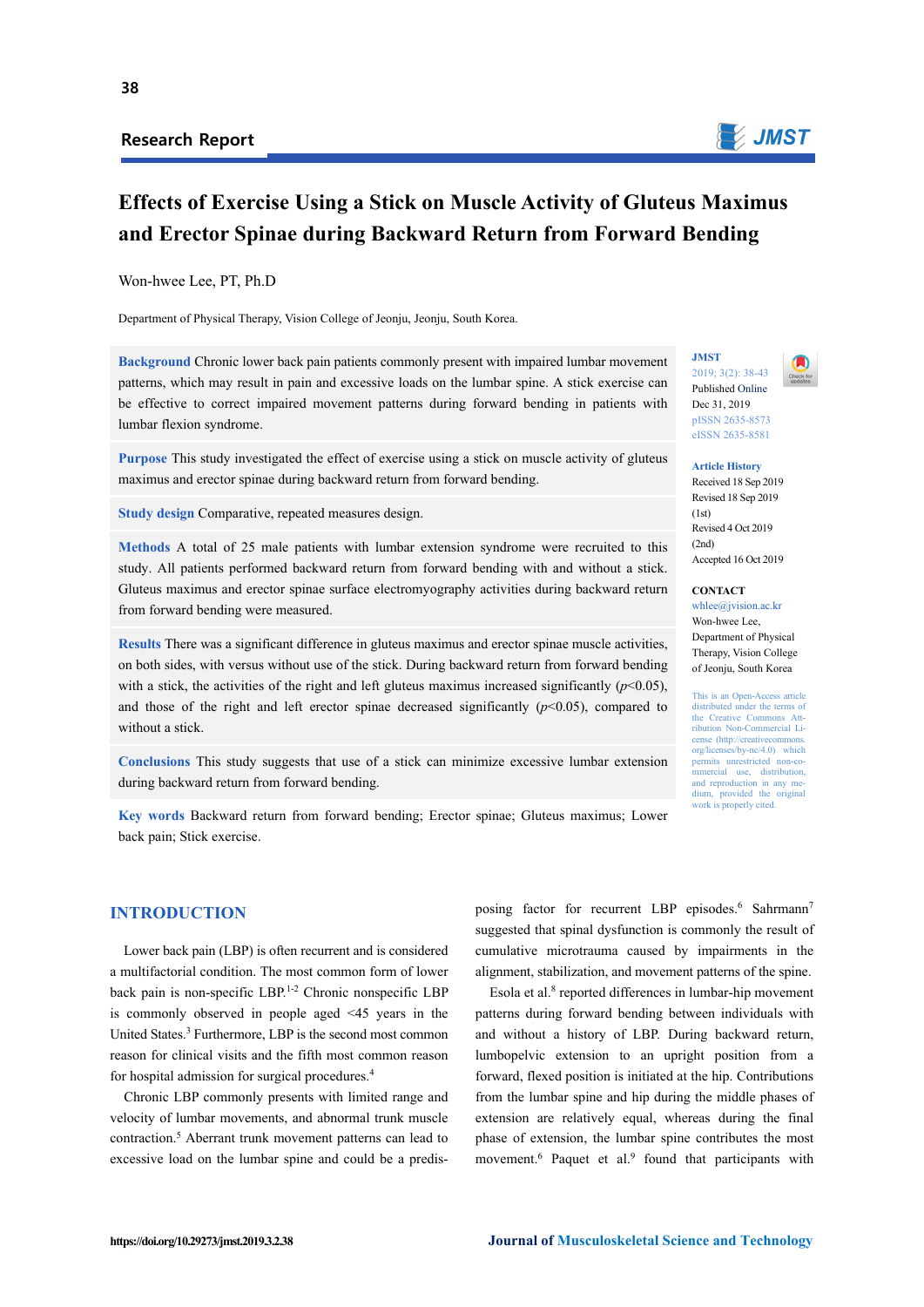subacute LBP showed greater erector spinae activity at the end of flexion and the beginning of extension compared to healthy participants, who showed minimal erector spinae activity at these times. Sahrmann<sup>7</sup> also reported that patients with LBP initiate motion at the lumbar spine immediately after a short period of hip extension. LBP patients with lumbar extension syndrome, as determined by the classification of Sahrmann, showed more symptoms when leading with lumbar extension or exhibiting forward sway of the pelvis and posterior sway of the thorax during the return from forward bending, $\frac{7}{7}$  possibly due to greater recruitment of the back extensor muscles than the hip extensors. Symptoms should decrease by extending the hips and only gradually extending the back.7

Most studies have shown a difference in movement patterns between those with LBP and healthy individuals.<sup>10-12</sup> Some studies have explored how to correct dysfunctional movement patterns in LBP.13-14 Choung et al.13 and Yoon et al.14 suggested that exercises using a stick were effective for correcting impaired movement patterns during forward bending in patients with lumbar flexion syndrome. However, no studies have explored how to correct impaired movement patterns in patients with lumbar extension syndrome. Therefore, we investigated whether use of a stick to correct backward return from forward bending affects hip and back extensor activities. The gluteus maximus muscle is the major hip extensor and the primary action of the erector spinae muscles is lumbar extension.<sup>15</sup> Thus, this study investigated the effect of exercise using a stick on muscle activity of gluteus maximus and erector spinae, during backward return from forward bending.

## **METHODS**

### **Participants**

Twenty-five male patients with lumbar extension syndrome (mean age, 22.9±1.8 years; mean height, 1.74±0.05 m; mean weight, 71.97±11.76 kg) were recruited to this study. Participants with lumbar extension syndrome were classified based on the criteria of Van Dillen et al.<sup>16</sup> Lumbar extension syndrome can be assessed according to alignment during the return from forward bending in a standing position, alignment and hip and knee flexion in a supine position, alignment and knee flexion and hip extension in a prone position, and alignment and trunk extension in a sitting position. Participants were diagnosed with lumbar extension syndrome if the lumbar spine tended to move in the direction of extension, and if the lumbar spine tended to be extended with respect to the neutral position, symptoms increased when the lumbar spine was in extension, and symptoms decreased with restriction of lumbar extension. The inclusion criteria were that each participants were classified lumbar extension syndrome and able to backward return from forward bending in a standing position. The exclusion criteria were lumbar spine or hip joint contracture, and significant weakness of the trunk extensors that would interfere with the return from forward bending in a standing position. Approval for the study was granted by the Korea National Institute. For Bioethics Policy and all participants provided written informed consent prior to testing.

#### **Instrumentation**

Electromyography (EMG) data were collected using the BTS FreeEMG100RT instrument (BTS Bioengineering, Italy) and analyzed using EMG Analyzer software (BTS Bioengineering). A digital band-pass filter was used to filter movement artifacts (20–500 Hz). The sampling rate was set at 1,000 Hz. The EMG signals were processed to obtain root mean square values using a moving 50-ms window. Electrodes were placed on the gluteus maximus (between the greater trochanter and the sacral vertebrae in the middle of the muscle, at an oblique angle at the level of the greater trochanter or slightly above) and the erector spinae (parallel to and approximately 2 cm from the spine over the muscle belly) bilaterally.<sup>17</sup> To minimize skin resistance, these sites were shaved and cleaned with rubbing alcohol. For normalization, maximum voluntary isometric contraction (MVIC) was measured for the gluteus maximus and erector spinae muscles. The measurement locations for MVIC were based on the manual muscle testing procedures recommended by Kendall.18 The examiner asked each participant to perform a 5-s MVIC three times in each position, with a 1-minute rest period between three trials to avoid muscle fatigue. The average EMG activity was expressed as a percentage of the MVIC value (%MVIC).

#### **Procedure**

Participants performed backward return from the forward bending position with and without lumbar extension. They were instructed to stand in a forward-bending posture, via hip flexion without lumbar movement until the hip joint was flexed by 30 degrees (without bending the knee). In the first condition (without stick), participants were instructed to stand in the forward bending posture while facing backwards, and to return to the upright standing position for 3 s. Participants performed the backward return movement. To control the pace of backward return, we used a metronome. In the second condition, participants performed backward return with a stick; lumbar extension was limited using a 1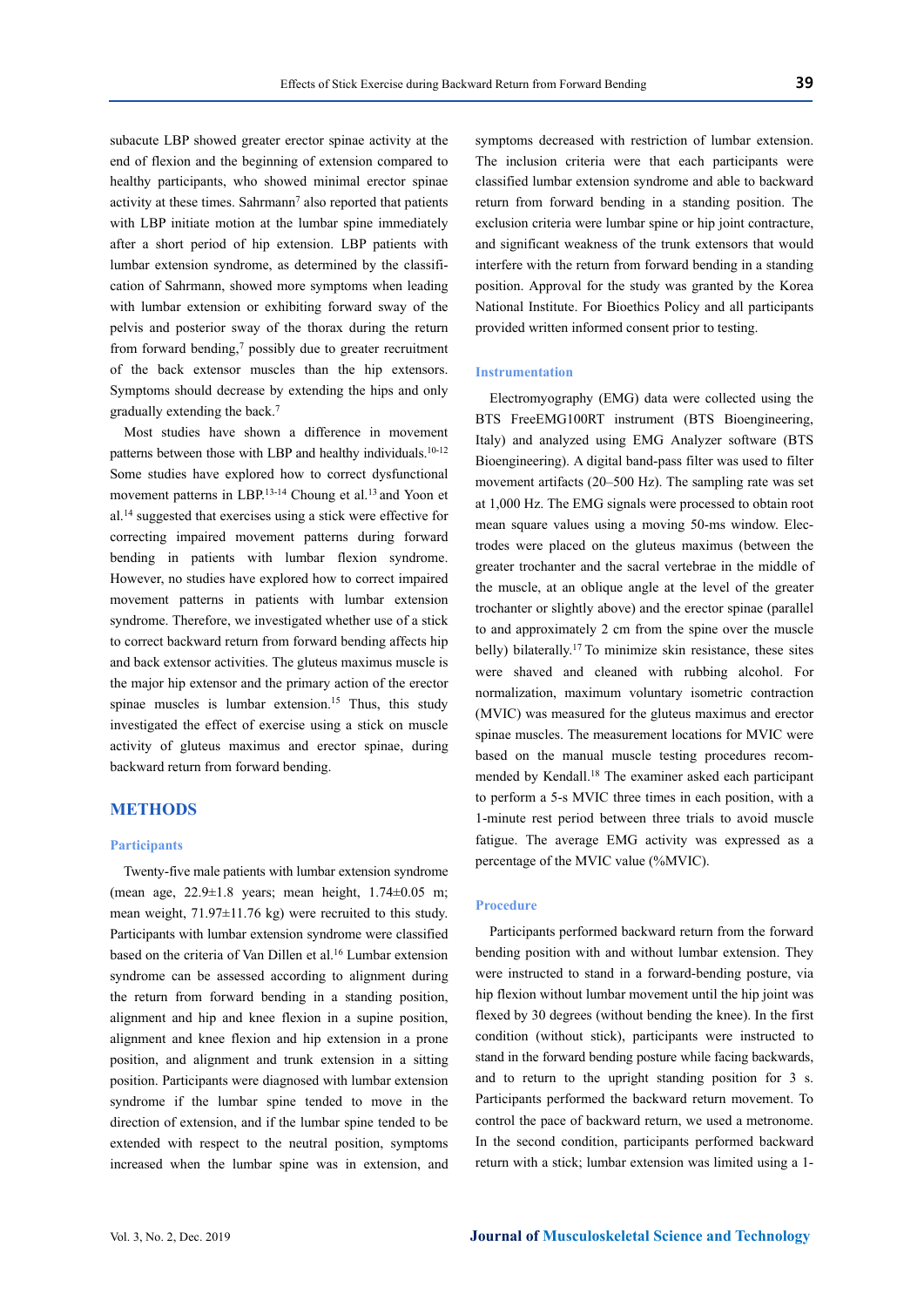m-long stick (2 cm in diameter). Participants held the stick against the occiput, with the other hand on the sacrum, and performed backward return to keep the thoracic and lumbar spine in contact with the stick through contraction of the abdominal muscles (Figure 1). Choung et al.<sup>13</sup> suggested that forward bending with a stick is more effective than manual facilitation in terms of inducing changes in lumbar spine and hip joint angles. Yoon et al.<sup>14</sup> reported that an exercise using a stick was effective to prevent excessive lumbar motion and increased hip motion during forward-bending.

Our participants performed three trials under each condition; the order of the two conditions was randomized. EMG data were collected over 3 s during the three trials in each condition. The participants were allowed to rest for 1 min between trials and there was a 5-min gap between two conditions to minimize muscle fatigue.

### **Statistical analysis**

A paired *t*-test was used to compare changes in the activity of each muscle between the two conditions. The significance level was set at 0.05. SPSS for Windows software (ver. 19.0; SPSS, Inc., Chicago, IL, USA) was used for the statistical analyses.

## **RESULTS**

There was a significant difference between the two

conditions with respect to the activities of the gluteus maximus and erector spinae muscles on both sides. When performing backward return from forward bending in the stick condition, the activities of the right and left gluteus maximus increased significantly  $(p<0.05)$ , and those of the right and left erector spinae decreased significantly (*p*<0.05), compared to without a stick (Table 1 and Figure 2).

## **DISCUSSION**

Clinicians use forward bending, and backward return from forward bending, as part of routine clinical examinations for evaluating spine mobility, and to identify movement impairments of the lumbar spine, such as lumbar flexion syndrome and extension syndrome.<sup>7,19</sup> Backward return from forward bending represents an organized movement pattern characterized by coordination of the lumbar spine and hip (in connection with the pelvis) in the sagittal plane. Altered movement patterns of the spine and hip may contribute to the development of LBP.<sup>20</sup> LBP patients with lumbar extension syndrome exhibit excessive lumbar extension during backward return from forward bending and show muscle and recruitment pattern dysfunction.7 The activity of the back extensor muscles was more dominant than of the hip extensors during backward return from forward bending.7 Many clinicians have recommended using a stick to prevent unwanted excessive lumbar movement. However, no study has investigated the



Figure 1. Experimental tasks (A. Backward return from forward bending without a stick, B. Backward return from forward bending with a stick).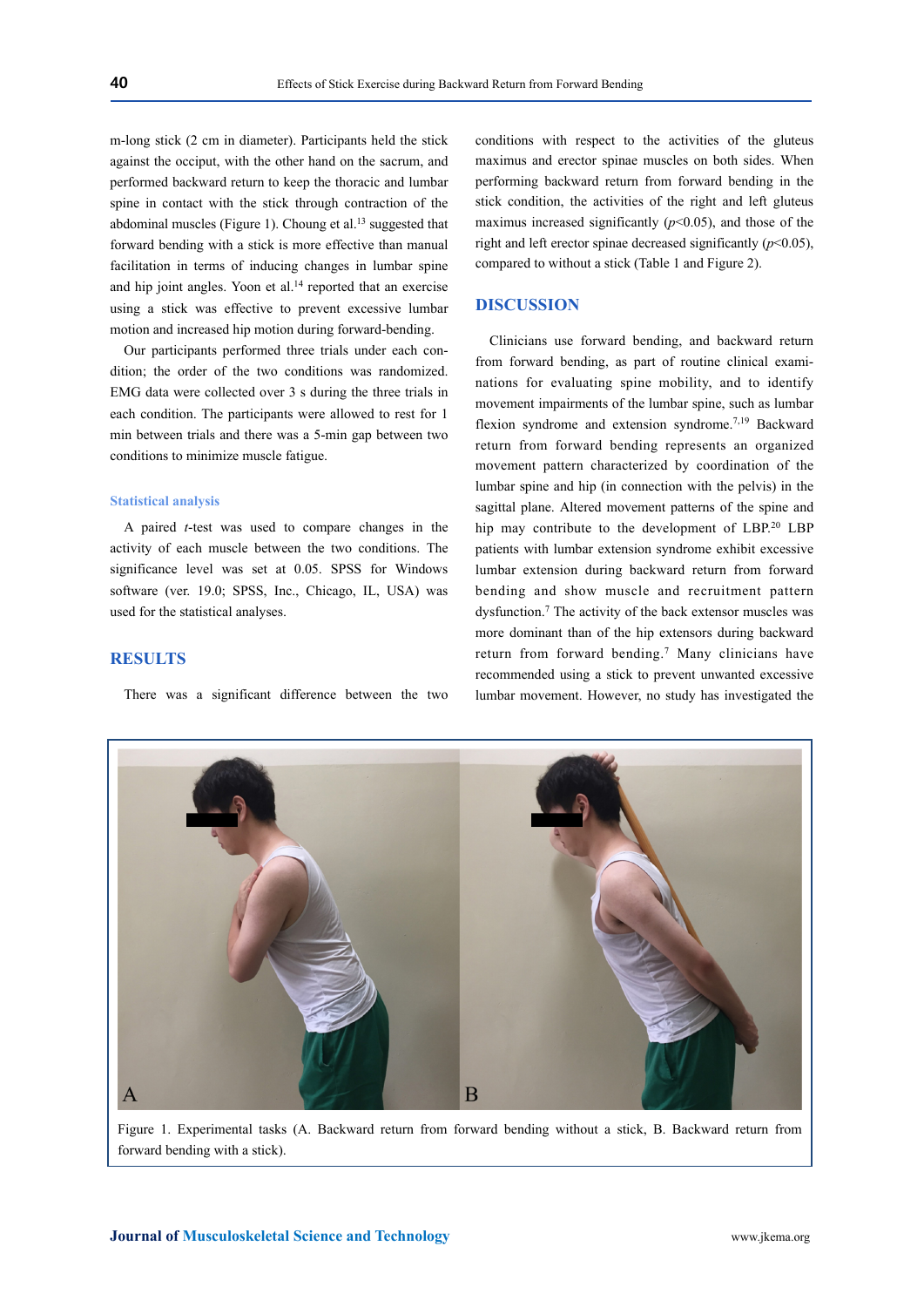| <b>Muscles</b>        | Without stick<br>$(\%MVIC)$ | With stick<br>$(\%MVIC)$ |         | $\boldsymbol{p}$ |
|-----------------------|-----------------------------|--------------------------|---------|------------------|
| Right gluteus maximus | $10.95 \pm 4.91$            | $16.37 \pm 10.68$        | $-2.66$ | $0.01*$          |
| Left gluteus maximus  | $9.86 \pm 9.88$             | $16.03\pm14.23$          | $-2.85$ | $0.01*$          |
| Right erector spinae  | $44.27 \pm 14.93$           | $39.04\pm14.83$          | 2.88    | $0.01*$          |
| Left erector spinae   | $49.31 \pm 13.24$           | $42.30 \pm 11.72$        | 2.77    | $0.01*$          |

Table 1. Comparison of muscle activities between the exercises performed with and without a stick during backward return from forward bending

Abbreviations: MVIC, maximal voluntary isometric contraction.



Figure 2. Comparison of muscle activities between the exercises performed with and without a stick during backward return from forward bending.

Abbreviations: Rt GM, right gluteus maximus; Lt GM, Left gluteus maximus; Rt ES, right erector spinae; Lt ES, left erector spinae; MVIC, maximal voluntary isometric contraction.

effects of exercises using a stick on lumbar and hip movement during backward return from forward bending.

In this study, lumbar and hip extensor activity changed significantly during backward return from forward bending under the stick condition; when participants performed backward return from forward bending, the gluteus maximus activity, which extended the hip joint, increased significantly, while that of the erector spinae, which extended the lumbar spine, decreased significantly compared to without a stick. Thus, the return from forward bending showed limited lumbar movement with use of the stick. Choung et al.13 and Yoon et al.<sup>14</sup> suggested that sticks can effectively prevent excessive lumbar motion during the forward-bending exercise. Although this study did not measure lumbar or hip motion, significant increases in gluteus maximus activity, and decreases in erector spinae activity, in our LBP patients with lumbar extension syndrome suggests that a stick can

minimize excessive lumbar extension during backward return from forward bending.

There are several possible explanations for the limited excessive lumbar extension seen in the participants when performing backward return from forward bending under the stick condition. First, the participants maintained contact of their thoracic and lumbar spine with the stick by contraction of their abdominal muscles. Thus, the tautness of the abdominal muscles and the stick limited excessive lumbar extension. Second, tactile feedback from the stick allowed the participants to limit excessive lumbar extension during backward return from forward bending. Choung et al.13 reported that forward bending with use of a stick provided a larger contact surface with the spine and greater proprioceptive feedback versus manually facilitated forward bending, thus more effectively restricting lumbar motion and enhancing hip motion. Therefore, use of a stick during backward return from forward bending should be considered to change movement patterns in patients with lumbar extension syndrome.

Delayed recruitment or weak activation of the gluteus maximus induces compensatory overload of the lumbar spine and simultaneous overactivity of the thoracolumbar erector spinae.<sup>21</sup> Lewis et al.<sup>22</sup> reported that patients with anterior hip pain showed delayed onset of the gluteus maximus. Thus, the gluteus maximus is an important muscle for pelvic stability.<sup>21</sup> To strengthen the gluteus maximus, various exercises are available, such as seated gluteus maximus squeezing, sit-to-stand, bridging exercises, and prone hip extension with a flexed knee.<sup>23</sup> The stick exercise in this study may also help activate and recruit a weak gluteus maximus.

Assessment of movement patterns may help identify differences between individuals with and those without a history of LBP, which could lead to more specific and improved treatment strategies aimed at regaining normal motion patterns. If altered patterns of motion were present in individuals after an episode of LBP, rehabilitation could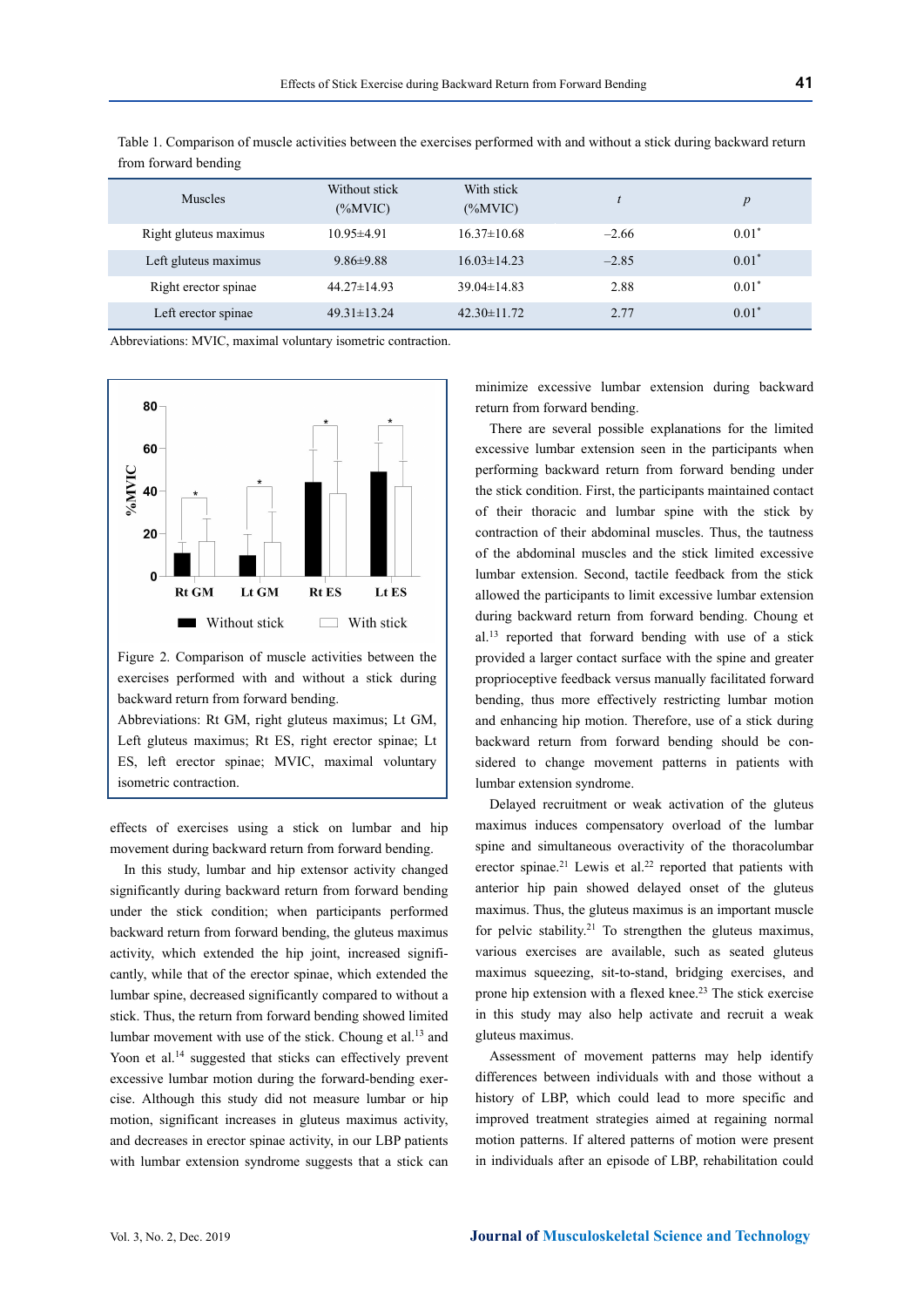be directed at improving faulty motion patterns, which may decrease recurrence.<sup>6</sup> Therefore, studies related to exercise of correction of altered movement patterns in LBP should be continued.

This study had several limitations. First, it did not directly measure the lumbar or hip extension, nor the onset time of gluteus maximus and erector spinae activity. Moreover, muscle activity of the hamstring muscle was not assessed. The hamstring muscle can affect lumbar and hip motion during backward return from forward bending; further studies are required to measure the lumbar and hip extension angle during this movement. Muscle activity of the hamstring and onset time of gluteus maximus and erector spinae activities should also be measured during backward return from forward bending movement.

# **CONCLUSIONS**

This study investigated the effect of exercise using a stick on muscle activity of gluteus maximus and erector spinae in lumbar extension syndrome during backward return from forward bending. When participants returned from forward bending under the stick condition, gluteus maximus activity increased significantly, and erector spinae activity decreased significantly, compared to without a stick. Therefore, use of a stick during backward return from forward bending should be considered to improve movement patterns in patients with lumbar extension syndrome.

## **Key Points**

**Question** Can a stick exercise affect gluteus maximus and erector spinae activities during backward return from forward bending?

**Findings** During backward return from forward bending, the activities of the right and left gluteus maximus increased significantly, and those of the right and left erector spinae decreased significantly, with versus without a stick.

**Meaning** This study suggests that use of a stick can minimize excessive lumbar extension during backward return from forward bending.

#### **Article information**

Conflict of Interest Disclosures: None.

- Funding/Support: None.
- Acknowledgment: None.

Ethic Approval: This study received the approval of the

Korea National Institute.

## **REFERENCES**

- 1. Balagué F, Mannion AF, Pellisé F, et al. Non-specific low back pain. *Lancet*. 2012;379(9814):482-491.
- 2. Maher C, Underwood M, Buchbinder R. Non-specific low back pain. *Lancet*. 2017;389(10070):736-747.
- 3. Lin ML, Wu JH, Lin CW, et al. Clinical effects of laser acupuncture plus chinese cupping on the pain and plasma cortisol levels in patients with chronic nonspecific lower back pain: a randomized controlled trial. *Evid Based Complement Alternat Med*. 2017;2017:3140403.
- 4. Ladeira CE. Evidence based practice guidelines for management of low back pain: physical therapy implications. *Rev Bras Fisioter*. 2011;15(3):190-199.
- 5. van Dieen JH, Reeves NP, Kawchuk G et al. Motor control changes in low-back pain: divergence in presentations and mechanisms. *J Orthop Sports Phys Therapy*. 2019;49(6):370-379.
- 6. McClure PW, Esola M, Schreier R et al. Kinematic analysis of lumbar and hip motion while rising from a forward, flexed position in patients with and without a history of low back pain. *Spine (Phila Pa 1976)*. 1997;22(5):552-558.
- 7. Sahrmann SA. *Diagnosis and treatment of movement impairment syndrome.* New York. USA, Mosby. 2002.
- 8. Esola MA, McClure PW, Fitzgerald GK, et al. Analysis of lumbar spine and hip motion during forward bending in subjects with and without a history of low back pain. *Spine (Phila Pa 1976)*. 1996;21(1):71-78.
- 9. Paquet N, Malouin F, Richards CL. Hip-spine movement interaction and muscle activation patterns during sagittal trunk movements in low back pain patients. *Spine (Phila Pa 1976).* 1994;19(5):596-603.
- 10. Marich AV, Hwang CT, Salsich GB, et al. Consistency of a lumbar movement pattern across functional activities in people with low back pain. *Clin Biomech (Bristol, Avon)*. 2017;44:45-51.
- 11. Hernandez A, Gross K, Gombatto S. Differences in lumbar spine and lower extremity kinematics during a step down functional task in people with and people without low back pain. *Clin Biomech (Bristol, Avon)*. 2017;47:46-52.
- 12. Scholtes SA, Gombatto SP, Van Dillen LR. Differences in lumbopelvic motion between people with and people without low back pain during two lower limb movement tests. *Clin Biomech (Bristol, Avon)*. 2009;24(1):7-12.
- 13. Choung SD, Park KN, Hong JA, et al. Change of lumbar spine and hip joint flexion angles during